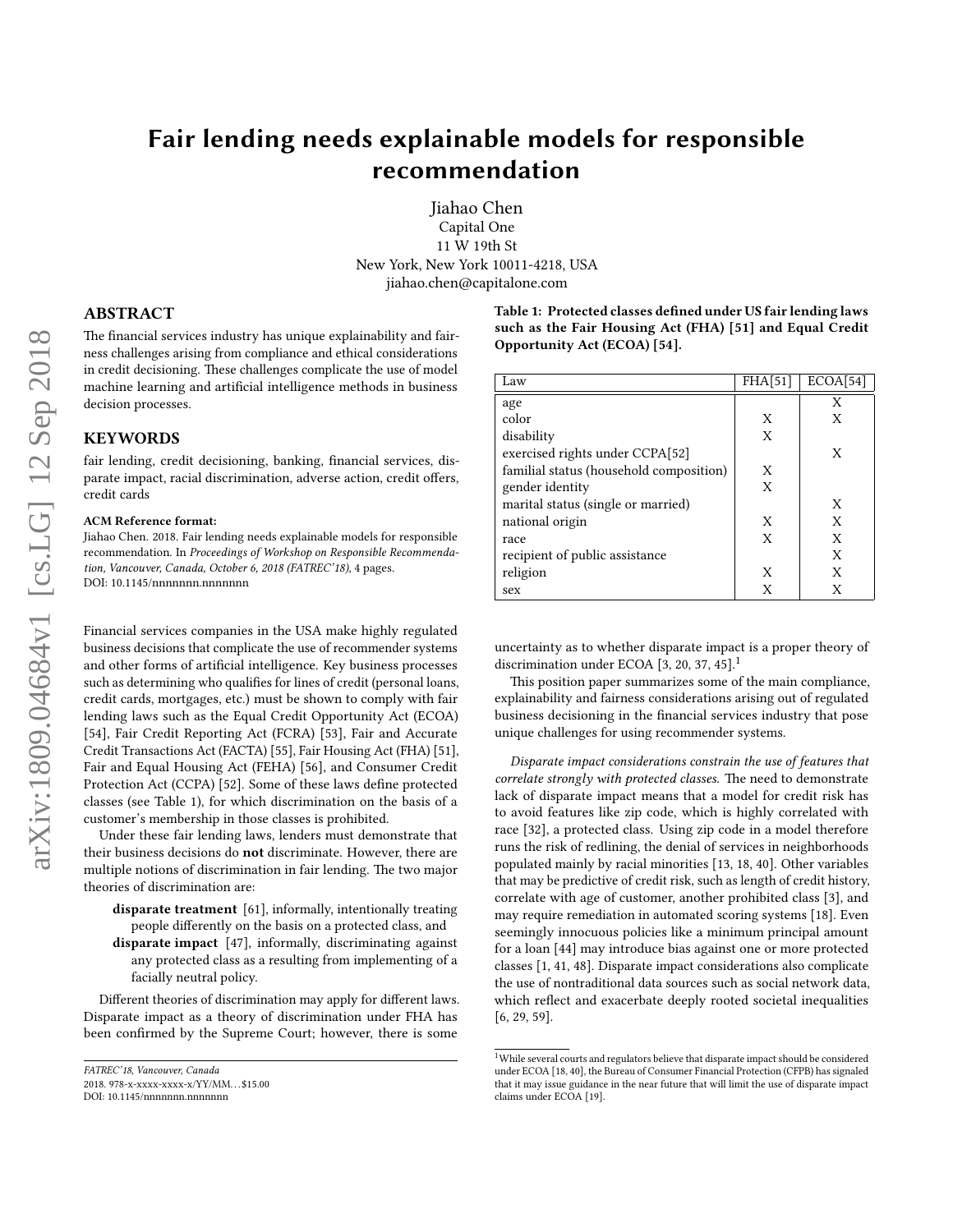Similar considerations apply for models that are used in direct marketing to pre-screened potential customers [\[10,](#page-2-10) [49\]](#page-3-15), where credit bureau data are used to generate lists of consumers that qualify for a credit card offer. According to FCRA, each marketing offer to a prescreened customer is a firm offer of credit; all a cus-tomer needs to do is accept the offer to obtain credit [\[53\]](#page-3-2). Therefore, marketing campaigns for credit have compliance considerations similar to credit decisioning models, on top of any issues around the consumers' perceptions of fairness [\[35,](#page-2-11) [36,](#page-2-12) [39\]](#page-2-13). Any artificial intelligence or machine learning models used for these purposes, including recommender systems, must therefore be capable of assessment for fair lending considerations.

Assessing discrimination poses unique challenges when customers' memberships in protected classes are unknown. Credit card companies do not generally collect information about an applicant's race, but may have a compliance need to demonstrate the lack of disparate impact with regard to race. Regulators like the Consumer Financial Protection Bureau (CFPB) have published assessment methodologies that describe the use of proxy models to impute race labels [\[17,](#page-2-14) [23\]](#page-2-15). However, the resulting assessment seems to overestimate the amount of disparate impact [\[4,](#page-2-16) [60\]](#page-3-16) and has resulted in some controversy [\[4,](#page-2-16) [14](#page-2-17)[–16,](#page-2-18) [19,](#page-2-9) [33\]](#page-2-19). To the best of our knowledge, assessing disparate impact in the absence of known labels is an area that has yet to be discussed in the fair, accountable and transparent machine learning community.

Fair lending laws require credit decisions to be explainable. An adverse action notice is required by ECOA and FCRA if a customer is denied credit based on information in a credit report [\[53,](#page-3-2) [54\]](#page-3-1). According to the official interpretation of the law, such a notice must provide specific reasons for denying credit  $[22, \P9(b)(2)]$  $[22, \P9(b)(2)]$ . Therefore, AI/ML systems used to extend credit must also be able to provide the explanations necessary for adverse action.

Having explainable processes is important not only for determining regulatory compliance, but also to "debug" and redress errors in business practice, such as data quality errors in credit bureaux and other data sources [\[57\]](#page-3-17). Having "debuggable" credit lending practices is even more desirable when considering that 5% of Americans have errors in their credit reports that adversely affect their creditworthiness [\[24\]](#page-2-21). Accounting for such data quality errors has added moral and ethical dimensions [\[7,](#page-2-22) [12\]](#page-2-23), particularly when noting that the presence of such issues is itself correlated with protected classes, such as race, due to complex socioeconomic factors [\[2,](#page-2-24) [27,](#page-2-25) [28,](#page-2-26) [46\]](#page-3-18). For example, Latinos/Hispanics are more likely than whites and African-Americans to have no credit history [\[30\]](#page-2-27). Remediating such errors and omissions can break vicious cycles for people with bad credit due to erroneous credit reports, and for people who have no credit and hence no credit history [\[41\]](#page-3-12). Debuggability can also help businesses quickly identify problematic features that have the potential to generate customer dissatisfaction [\[34\]](#page-2-28).

Can complex models be explained and proven to be fair on a caseby-case basis? The desire for explainability appears to clash with the desire to use complex models that may provide improved lift or classification accuracy [\[25,](#page-2-29) [50\]](#page-3-19). This kind of complexity has sometimes been termed "opacity at scale" [\[9\]](#page-2-30). Multi-armed bandits

[\[8,](#page-2-31) [58\]](#page-3-20) and other forms of reinforcement learning [\[31,](#page-2-32) [38\]](#page-2-33) pose further explainability challenges, due to the statefulness resulting from multiple rounds of learning. However, recent work on automatic model explanations [\[43,](#page-3-21) [50\]](#page-3-19) suggest that it is possible to generate relatively short explanations for the predictions produced for any particular set of inputs and outputs. Inspired by these investigations, we propose to study how to generate explanations that are rated favorably by human subjects. Possible avenues of study are stated below:

Hypothesis: different audiences require different explanations. Explainability cannot exist as a quality purely independent of a target audience. A complete description of a business process that employs machine learning models requires mastery of the language of the business context in addition to understanding the jargon and nuance surrounding statistical modeling. Only an expert data scientist who is intimately familiar with the business has a reasonable chance of understanding the full operational definition of an abstract concept like creditworthiness. Consequently, explanations that are satisfactory to other audiences such as business executives, data scientists in other industries or academia, lawmakers and regulators, and customers, require different levels of distillation to convey appropriate levels of explanation that use vocabularies and phrasing comprehensible to the target audiences. We hypothesize that satisfaction with explanations will be at best moderately correlated when the same explanation is presented to domain experts and to the lay public.

Hypothesis: directly measurable features are more explainable. We argue that features that are directly measurable, such as a cuto based on a customer's annual salary, are more intuitive and hence convey more explanatory power than a feature that mixes many such features. Examples of the latter include being in the highest risk twentile predicted by another model, or the largest principal component built from all credit bureau information, or even a landmark feature produced by running a fast (if less accurate) machine learning algorithm [\[42\]](#page-3-22). We posit that landmark features and principal components, while popular as meta-features for meta-learning  $[5, 26]$  $[5, 26]$  $[5, 26]$ , are less intuitive and hence more difficult to use in satisfactory explanations. Thus locality in the space of directly measured features is an important factor that explains explainability.

Hypothesis: explanations from complex models are less satisfactory than explanations from local approximants. Building upon the idea that locality in feature space promotes explainability, we also speculate that explanations built from the output of local approximants, such as Local Interpretable Model-Agnostic Explanations (LIME) [\[43\]](#page-3-21) or Quantitative Input Influence (QII) [\[21\]](#page-2-36), will be rated as more explainable than explanations built directly upon the result of a complex model such as a neural network.

Hypothesis: human ratings of satisfaction with explanations may differ from metrics based on statistical quality. We argue that the relationship between customer satisfaction with explanations and metrics proposed in the literature, such as Turner's model quality score [\[50\]](#page-3-19), is well worth investigating. We already know that in other machine learning disciplines such as topic modeling that human evaluations can behave in unexpected ways: in topic modeling, human ratings of topic quality are negatively correlated with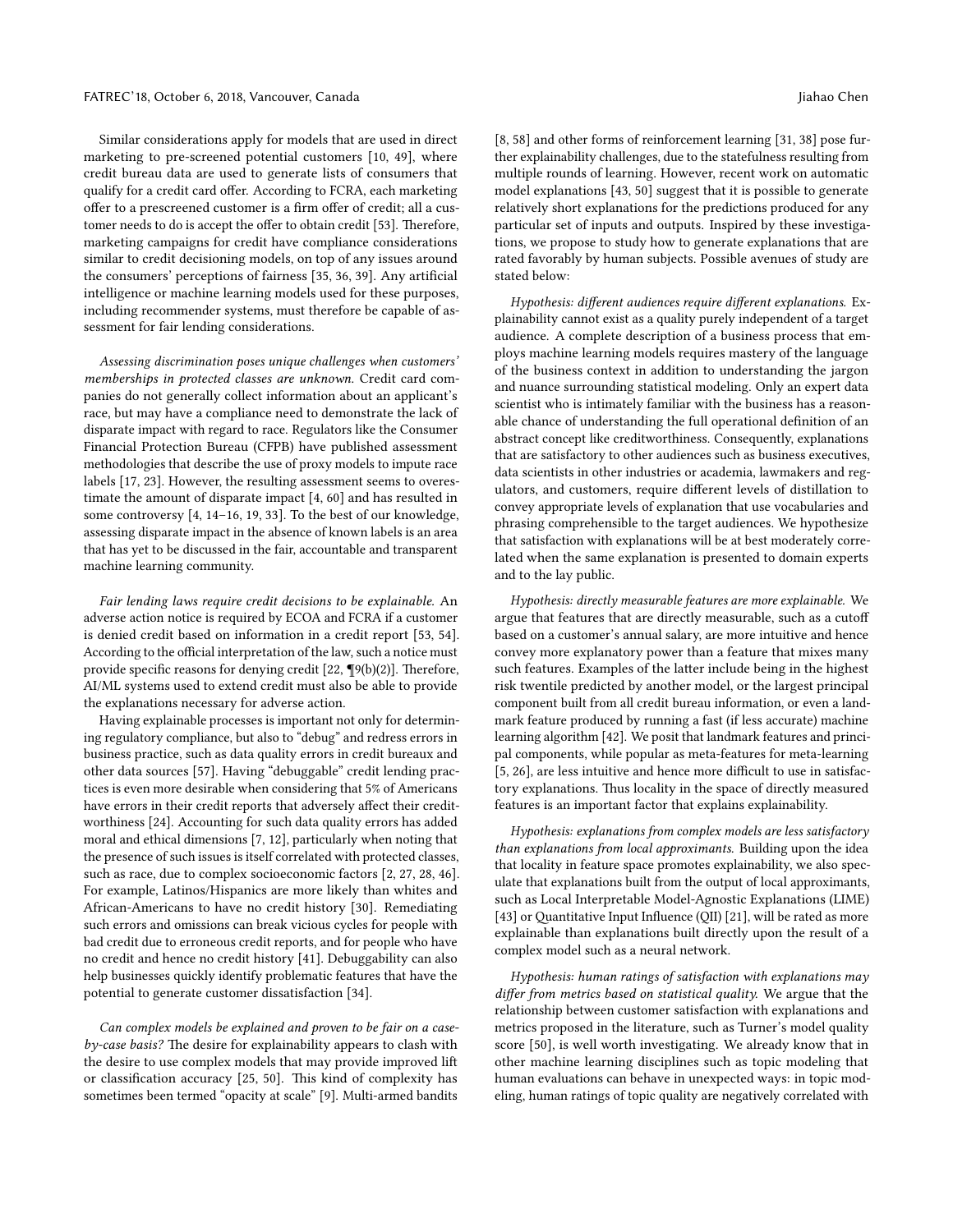statistical likelihood measures [\[11\]](#page-2-37). Furthermore, given our assertion above that explainability cannot be independent of the target audience, we expect that general customers will demand different level of explanations from domain experts.

## ACKNOWLEDGMENTS

I would like to thank Andrew Buemi, Carla Greenberg, Brian Larkin, and Brian Mills for their careful reading of the manuscript and their helpful suggestions and comments.

## DISCLAIMER

The author of this paper is not a lawyer. This paper does not constitute legal advice. The positions herein are presented for the purpose of academic research discussions, and do not necessarily reflect the views of Capital One.

#### REFERENCES

- <span id="page-2-6"></span>[1] Michael Aleo and Pablo Svirsky. 2008. Foreclosure Fallout: the banking industry's attack on disparate impact race discrimination claims under the Fair Housing Act and the Equal Credit Opportunity Act. Public Law Interest Journal 18, 1 (2008), 1-66. https://www.bu.edu/pilj/files/2015/09/18-1AleoandSvirskyArticle.pdf
- <span id="page-2-24"></span>[2] Sheila D Ards and Samuel L Myers. 2001. The Color of Money: Bad Credit, Wealth, and Race. American Behavioral Scientist 45 (2001), 223-239. https: [//doi.org/10.1177/00027640121957141](https://doi.org/10.1177/00027640121957141)
- <span id="page-2-0"></span>[3] Robert B. Avery, Kenneth P. Brevoort, and Glenn Canner. 2012. Does Credit Scoring Produce a Disparate Impact? Real Estate Economics 40, s1 (2012), S65– S114. https://doi.org/10.1111/j.1540-6229.2012.00348.x<br>[4] Arthur P Baines and Marsha J Courchane
- <span id="page-2-16"></span>Arthur P Baines and Marsha J Courchane. 2014-11. Fair<br>Lending: Implications for the Indirect Auto Finance Mar-Lending: Implications for the Indirect Auto Finance Mar-<br>ket. https://www.crai.com/sites/default/files/publications/ https://www.crai.com/sites/default/files/publications/ [Fair-Lending-Implications-for-the-Indirect-Auto-Finance-Market.pdf](https://www.crai.com/sites/default/files/publications/Fair-Lending-Implications-for-the-Indirect-Auto-Finance-Market.pdf)
- <span id="page-2-34"></span>[5] Rmi Bardenet, Mtys Brendel, Balzs Kgl, and Michle Sebag. 2013. Collaborative Hyperparameter Tuning. In Proceedings of the 30th International Conference on International Conference on Machine Learning - Volume 28 (ICML'13). JMLR.org, II-199-207. http://dl.acm.org/citation.cfm?id=3042817.3042916
- <span id="page-2-7"></span>[6] Solon Barocas and Andrew Selbst. 2016. Big Data's Disparate Impact. California  $Law \ Review \ 104,$  1 (2016), 671-729. https://doi.org/10.15779/Z38BG31
- <span id="page-2-22"></span>[7] Patrick Bayer, Fernando Ferreira, and Stephen L. Ross. 2018-01. What Drives Racial and Ethnic Differences in High-Cost Mortgages? The Role of High-Risk Lenders. The Review of Financial Studies 31, 1 (2018-01), 175-205. https://doi. [org/10.1093/rfs/hhx035](https://doi.org/10.1093/rfs/hhx035)
- <span id="page-2-31"></span>[8] Sbastien Bubeck and Nicol Cesa-Bianchi. 2012. Regret Analysis of Stochastic and Nonstochastic Multi-armed Bandit Problems. Foundations and Trends in Machine  $Learning\ 5, 1\ (2012), 1–122. \ \   
https://doi.org/10.1561/2200000024$
- <span id="page-2-30"></span>[9] Jenna Burrell. 2016. How the machine 'thinks': Understanding opacity in machine learning algorithms. Big Data & Society 3, 1 (2016), 1-12. https://doi.org/10. [1177/2053951715622512](https://doi.org/10.1177/2053951715622512)<br>[10] Tammy Butler. 2016-08.
- <span id="page-2-10"></span>Tammy Butler. 2016-08. Is your "target marketing" break-<br>ing fair lending laws? https://fairlendingdiversity.com/ https://fairlendingdiversity.com/ [target-marketing-breaking-fair-lending-laws/](https://fairlendingdiversity.com/target-marketing-breaking-fair-lending-laws/)
- <span id="page-2-37"></span>[11] Jonathan Chang, Jordan Boyd-Graber, Sean Gerrish, Chong Wang, and David M. Blei. 2009. Reading Tea Leaves: How Humans Interpret Topic Models. In Proceedings of the 22nd International Conference on Neural Information Processing Systems (NIPS'09). Curran Associates Inc., 288-296. https://papers.nips.cc/paper/ [3700-reading-tea-leaves-how-humans-interpret-topic-models](https://papers.nips.cc/paper/3700-reading-tea-leaves-how-humans-interpret-topic-models)
- <span id="page-2-23"></span>[12] Roger Clarke. 2016. Big data, big risks. Information Systems Journal 26, 1 (2016), 77-90. https://doi.org/10.1111/isj.12088
- <span id="page-2-4"></span>[13] Ethan Cohen-Cole. 2011-05. Credit card redlining. Review of Economics and Statistics 93, 2 (2011-05), 700-713. https://doi.org/10.1162/REST\_a\_00052
- <span id="page-2-17"></span>[14] Committee on Financial Services. 2015-11. Unsafe at Any Bureaucracy: CFPB Junk Science and Indirect Auto Lending. https://financialservices.house.gov/ uploadedfiles/11-24-15\_cfpb\_indirect\_auto\_staff\_report.pdf
- [15] Committee on Financial Services. 2016-01. Unsafe at Any Bureaucracy, Part II: How the Bureau of Consumer Financial Protection Removed Anti-fraud Safeguards to Achieve Political Goals. https://financialservices.house.gov/ [uploadedles/cfpb](https://financialservices.house.gov/uploadedfiles/cfpb_indirect_auto_part_ii.pdf) indirect auto part ii.pdf
- <span id="page-2-18"></span>[16] Committee on Financial Services. 2017-01. Unsafe at Any Bureaucracy, Part III: The CFPB's Vitiated Legal Case Against Auto-Lenders. https://financialservices. house.gov/uploadedfiles/1-18-17\_cfpb\_indirect\_auto\_staff\_report\_iii.pdf
- <span id="page-2-14"></span>[17] Consumer Financial Protection Bureau. 2014. Using publicly available information to proxy for unidentified race and ethnicity: a methodology and

assessment. https://www.consumerfinance.gov/data-research/research-reports/ using-publicly-available-information-to-proxy-for-unidentified-race-and-ethnicity/

- <span id="page-2-5"></span>[18] Consumer Financial Protection Bureau. 2018-03. CFPB Supervision and Examination Process. https://www.consumerfinance.gov/policy-compliance/guidance/ [supervision-examinations/](https://www.consumerfinance.gov/policy-compliance/guidance/supervision-examinations/)
- <span id="page-2-9"></span>[19] Consumer Financial Protection Bureau. 2018-05. Statement of the Bureau of Consumer Financial Protection on enactment of S.J. Res. 57. https://www.consumerfinance.gov/about-us/newsroom/ [statement-bureau-consumer-nancial-protection-enactment-sj-res-57/](https://www.consumerfinance.gov/about-us/newsroom/statement-bureau-consumer-financial-protection-enactment-sj-res-57/)
- <span id="page-2-1"></span>[20] Peter N. Cubita and Michelle Hartmann. 2006. The ECOA Discrimination Proscription and Disparate Impact—Interpreting the Meaning of the Words That Actually Are There. The Business Lawyer 61, 2 (2006), 829-842. http: [//www.jstor.org/stable/40688368](http://www.jstor.org/stable/40688368)
- <span id="page-2-36"></span>[21] A. Datta, S. Sen, and Y. Zick. 2016-05. Algorithmic Transparency via Quantitative Input Influence: Theory and Experiments with Learning Systems. In 2016 IEEE Symposium on Security and Privacy (SP). 598-617. https://doi.org/10.1109/SP. [2016.42](https://doi.org/10.1109/SP.2016.42)
- <span id="page-2-20"></span>[22] Division of Consumer and Community Affairs. 2011-07. 12 CFR Supplement I to Part 202 - Official Staff Interpretations. https://www.law.cornell.edu/cfr/text/ [12/appendix-Supplement](https://www.law.cornell.edu/cfr/text/12/appendix-Supplement_I_to_part_202) I to part 202
- <span id="page-2-15"></span>[23] Marc N. Elliott, Peter A. Morrison, Allen Fremont, Daniel F. McCaffrey, Philip Pantoja, and Nicole Lurie. 2009-04. Using the Census Bureau's surname list to improve estimates of race/ethnicity and associated disparities. Health Services and Outcomes Research Methodology 9, 2 (2009-04), 69-83. https://doi.org/10. [1007/s10742-009-0047-1](https://doi.org/10.1007/s10742-009-0047-1)
- <span id="page-2-21"></span>[24] Federal Trade Commission. 2013-02. In FTC Study, Five Percent of Consumers Had Errors on Their Credit Reports That Could Result in Less Favorable Terms for Loans. https://www.ftc.gov/news-events/press-releases/2013/02/ ftc-study-five-percent-consumers-had-errors-their-credit-reports
- <span id="page-2-29"></span>[25] Manuel Fernndez-Delgado, Eva Cernadas, Senn Barro, and Dinani Amorim. 2014. Do we Need Hundreds of Classifiers to Solve Real World Classification Problems? Journal of Machine Learning Research 15 (2014), 3133-3181. http: [//jmlr.org/papers/v15/delgado14a.html](http://jmlr.org/papers/v15/delgado14a.html)
- <span id="page-2-35"></span>[26] Matthias Feurer, Jost Tobias Springenberg, and Frank Hutter. 2015. Initializing Bayesian Hyperparameter Optimization via Meta-learning. In Proceedings of the Twenty-Ninth AAAI Conference on Artificial Intelligence (AAAI'15). AAAI, 1128–1135.
- <span id="page-2-25"></span>[27] Andrea Freeman. 2013. Payback: A structural analysis of the credit card problem. Arizona Law Review 55 (2013), 151–199.
- <span id="page-2-26"></span>Andrea Freeman. 2017-05. Racism in the Credit Card Industry. North Carolina Law Review 95, 4 (2017-05), 1071-1160. http://scholarship.law.unc.edu/nclr/ [vol95/iss4/4](http://scholarship.law.unc.edu/nclr/vol95/iss4/4)
- <span id="page-2-8"></span>[29] Mikella Hurley and Julius Adebayo. 2016. Credit Scoring in the Era of Big Data. Yale Journal of Law & Technology 18 (2016), 148-216. http://yjolt.org/ [credit-scoring-era-big-data](http://yjolt.org/credit-scoring-era-big-data)
- <span id="page-2-27"></span>[30] Beatriz Ibarra and Eric Rodriguez. 2007. Latino Credit Card Use: Debt Trap or Ticket to Prosperity? National Council of La Raza Issue Brief 17 (2007).
- <span id="page-2-32"></span>[31] Leslie P Kaebling, Michael L Littman, and Andrew W Moore. 1996-05. Reinforcement Learning: A Survey. Journal of Artificial Intelligence Research 4 (1996-05), 237-285. https://jair.org/index.php/jair/article/view/10166
- <span id="page-2-3"></span>[32] Fiscella Kevin and Fremont Allen M. 2006. Use of Geocoding and Surname Analysis to Estimate Race and Ethnicity. Health Services Research 41, 4p1 (2006), 1482–1500. https://doi.org/10.1111/j.1475-6773.2006.00551.x
- <span id="page-2-19"></span>[33] James Rufus Koren. 2016-08. Feds use Rand formula to spot discrimination. The GOP calls it junk science. Los Angeles Times (2016-08). http://www.latimes.com/ business/la-fi-rand-elliott-20160824-snap-story.html
- <span id="page-2-28"></span>[34] Ron Lieber. 2009-01. American Express Kept a (Very) Watchful Eye on Charges. The New York Times (2009-01), B1. http://www.nytimes.com/2009/01/31/ [your-money/credit-and-debit-cards/31money.html?pagewanted=all](http://www.nytimes.com/2009/01/31/your-money/credit-and-debit-cards/31money.html?pagewanted=all)
- <span id="page-2-11"></span>[35] Sabine Mayser. 2011-07. Perceived Fairness of Differential Customer Treatment. [hps://doi.org/10.1177/1094670512464274](https://doi.org/10.1177/1094670512464274)
- <span id="page-2-12"></span>[36] Sabine Mayser and Florian von Wangenheim. 2013. Perceived Fairness of Differential Customer Treatment: Consumers' Understanding of Distributive Justice Really Matters. Journal of Service Research 16, 1 (2013), 99-113. https: [//doi.org/10.1177/1094670512464274](https://doi.org/10.1177/1094670512464274)
- <span id="page-2-2"></span>[37] Kevin M McDonald. 2015-2016. Who's policing the financial cop on the beat? A call for judicial review of the Consumer FInancial Protection Bureau's nonlegislative rules. Review of Banking & Financial Law 35, 1 (2015-2016), 224–271. [hp://ssrn.com/abstract=2786093](http://ssrn.com/abstract=2786093)
- <span id="page-2-33"></span>[38] Volodymyr Mnih, Koray Kavukcuoglu, David Silver, Andrei A. Rusu, Joel Veness, Marc G. Bellemare, Alex Graves, Martin Riedmiller, Andreas K. Fidjeland, Georg Ostrovski, Stig Petersen, Charles Beattie, Amir Sadik, Ioannis Antonoglou, Helen King, Dharshan Kumaran, Daan Wierstra, Shane Legg, and Demis Hassabis. 2015-02. Human-level control through deep reinforcement learning. Nature 518 (2015-02), 529-533. https://doi.org/10.1038/nature14236
- <span id="page-2-13"></span>Bang Nguyen and Philipp Phil Klaus. 2013. Retail fairness: Exploring consumer perceptions of fairness towards retailers' marketing tactics. Journal of Retailing and Consumer Services 20, 3 (2013), 311-324. https://doi.org/10.1016/j.jretconser.